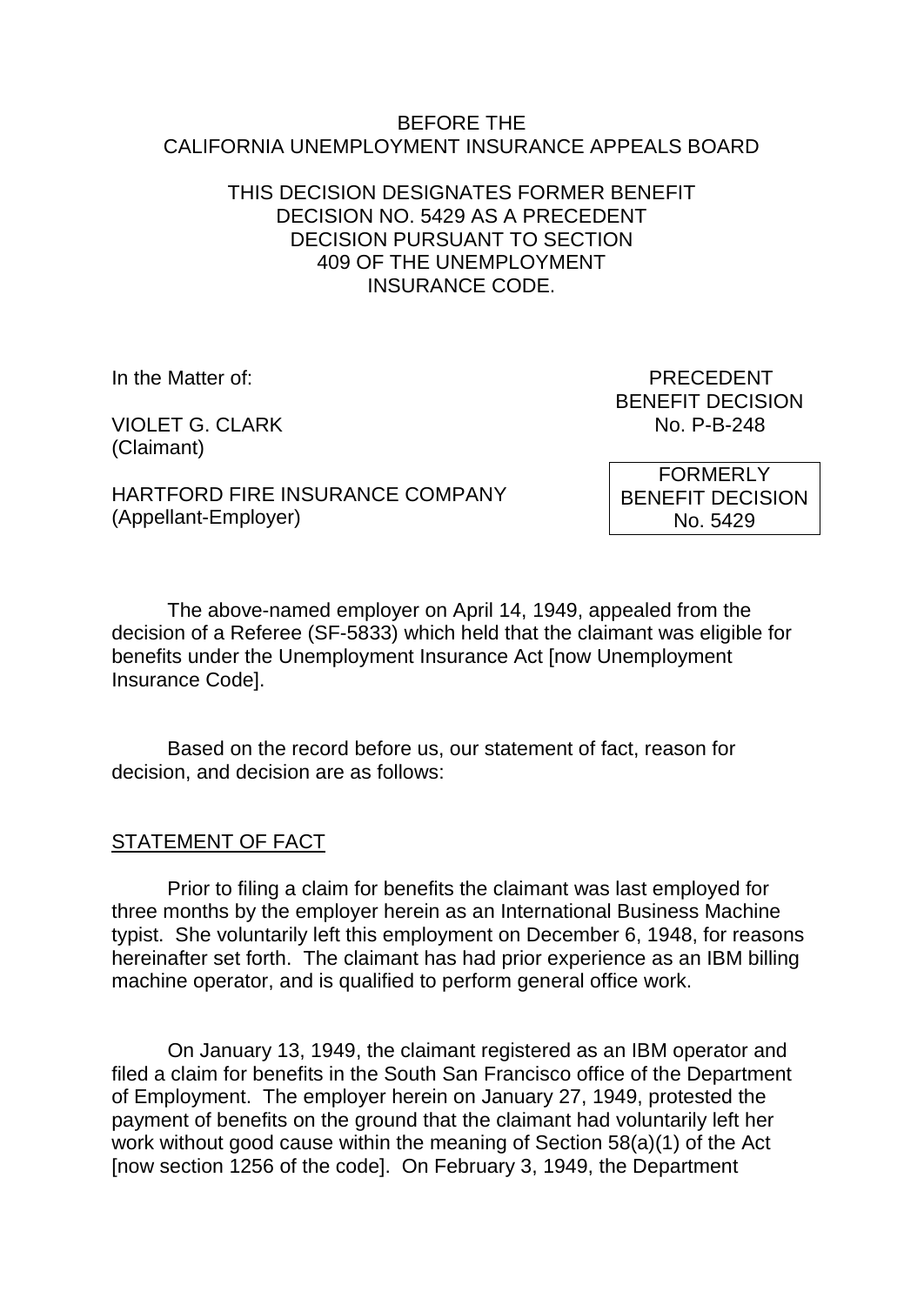issued a determination which held that the claimant met the availability requirements of Section 57(c) of the Act [now section 1253(c) of the code] but did not rule on the question of disqualification under Section 58(a)(1) of the Act [now section 1256 of the code]. On February 4, 1949, the employer further protested the payment of benefits on the ground that the claimant was not available for work and thereafter appealed to a Referee contending that the claimant was subject to disqualification under Section 58(a)(1) [now section 1256] and 58(a)(4) of the Act [now section 1257(b) of the code], and that she was not available for work. The Referee ruled against the employer on all issues.

During the three month period in which the claimant was employed by the appellant herein she and her husband resided at a San Francisco address. On or about December 6, 1948, the claimant's mother, who was living in Merced, became seriously ill and the claimant immediately left San Francisco to assist her during her illness. On December 12, 1948, the claimant's husband advised the employer by letter of the reason for the claimant's absence and submitted her resignation. The claimant remained with her mother until the attending physician placed her mother in an institution, whereupon the claimant then rejoined her husband in a newly purchased home in South San Francisco.

On January 27, 1949, the employer addressed an offer of re-employment to the claimant. The claimant replied by letter dated January 31, 1949, in which she refused the proffered employment because of the time required to commute to San Francisco from her residence in South San Francisco. The evidence discloses that public transportation facilities from South San Francisco to the San Francisco business district are excellent, involving a travel time of approximately twenty-five minutes. San Francisco is considered a normal labor market for residents of South San Francisco and vicinity. The claimant's husband is employed in San Francisco during daytime hours and regularly drives to work in the family car. On February 8, 1949, the claimant obtained employment in San Francisco as an IBM typist. The claimant rides to and from work with her husband.

Employment opportunities for IBM operators in South San Francisco are limited and the claimant would have greatly enhanced her opportunities to obtain work within her qualifications and experience had she been willing to accept employment in San Francisco prior to February 8, 1949.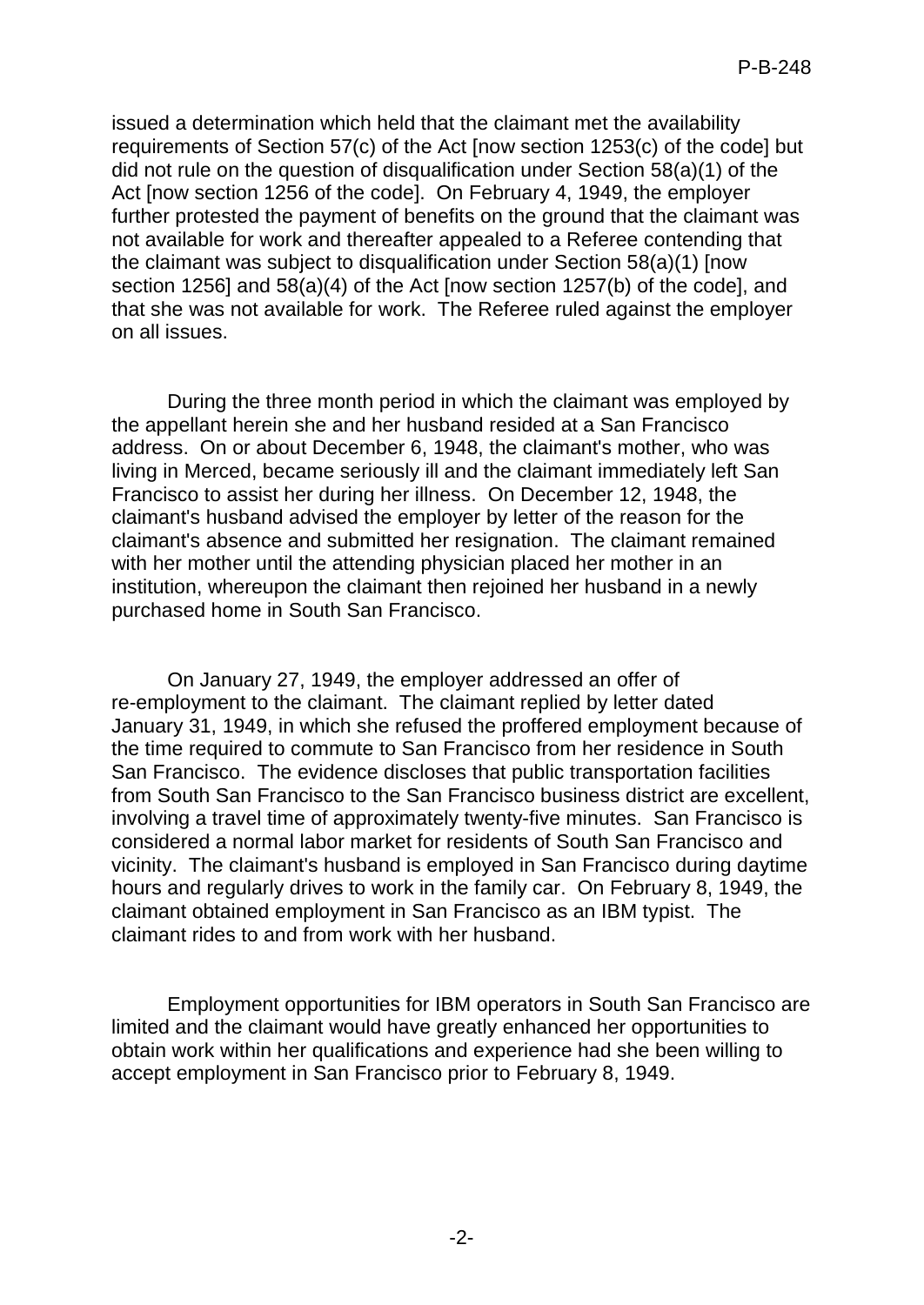The employer, upon appeal to this Appeals Board, has contended that the claimant's leaving of work was without good cause inasmuch as the employer regularly grants leaves of absence to accomodate private problems of its employees. No evidence was produced at the hearing before the Referee to show that the claimant was aware of the employer's policy in this respect nor does the record disclose that the claimant was afforded the opportunity to avail herself of the leave privileges. Nor does the evidence reveal that the employer would have granted a leave to the claimant had a request been made. The employer further contends that the claimant unduly restricted her availability for work and that she refused an offer of suitable employment without good cause.

# REASON FOR DECISION

In prior decisions of this Appeals Board we have recognized moral and legal obligations and compelling domestic circumstances as constituting good cause for a voluntary leaving of work within the meaning of Section 58(a)(1) of the Act [now section 1256 of the code]. The nature of the circumstances in each individual case must be evaluated and the compulsive pressure of subjective as well as objective forces may well become the controlling factors (Benefit Decision No. 5304-11318). In the instant case it is our opinion that the claimant has submitted substantial and compelling reasons for her leaving of employment sufficient to constitute good cause. However, a further issue on this point is raised by virtue of the employer's contention that the claimant should have requested a leave of absence, thereby preserving the employer-employee relationship until she was able to return to work. This contention was made by the employer for the first time upon appeal from the Referee's decision. There is no evidence in the record before us to establish that a leave of absence was offered to the claimant or that she would have been granted same upon request. Nor does it appear that the claimant was aware of the employer's policy to grant leaves in such cases. The employer was represented at the Referee's hearing and full opportunity was afforded to present such facts as were material to the issues involved. Under those circumstances, it is our conclusion that the employer has failed to submit facts which, if established by competent evidence, would place the burden upon the claimant to show that she did everything that could reasonably be expected of her to preserve the employment relationship. As the record now stands it appears that the claimant did follow a reasonable course of action in view of the emergency situation with which she was confronted.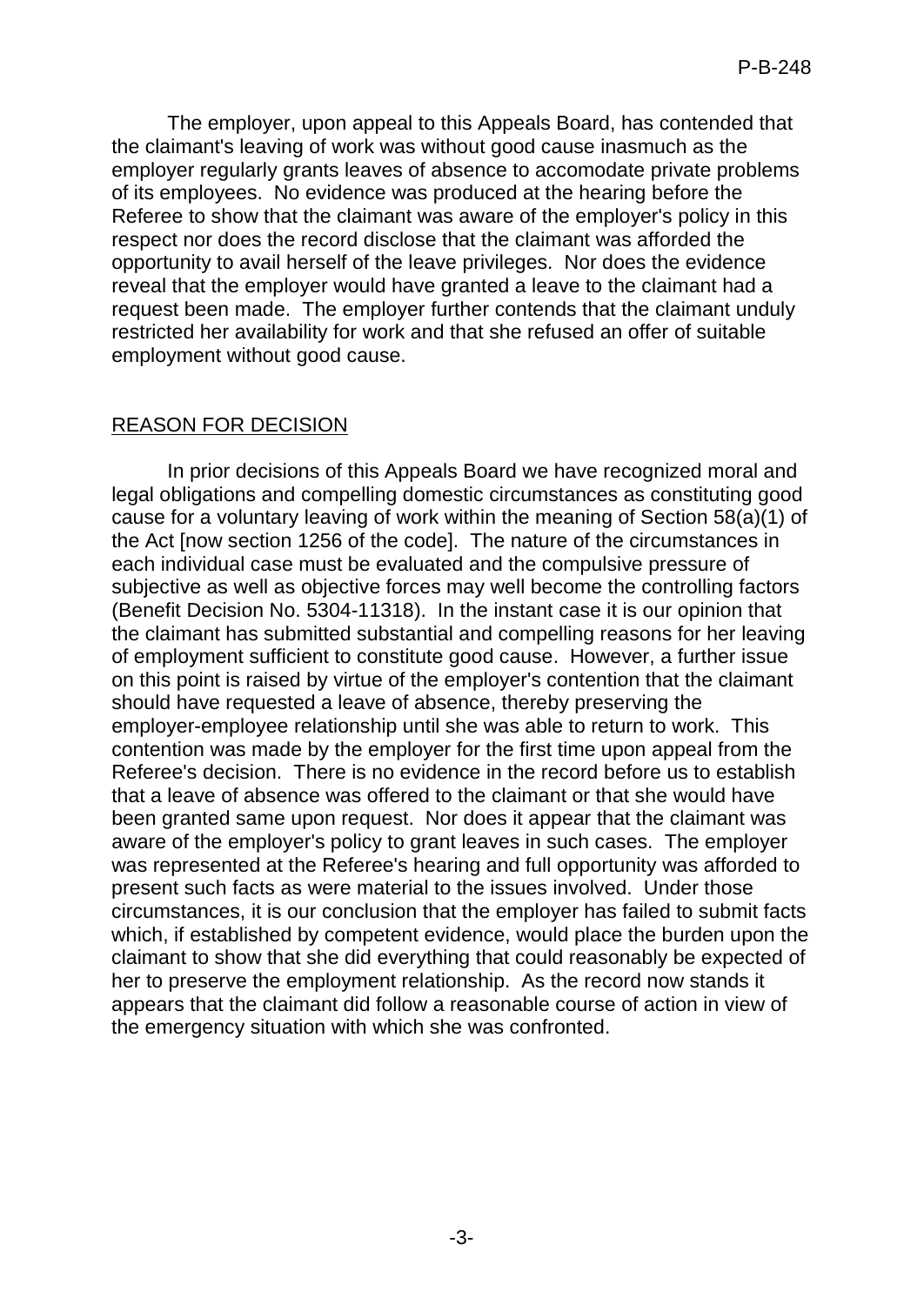With respect to further issues involved in this case it is our opinion that the claimant did not meet the availability requirements of Section 57(c) of the Act [now section 1253(c) of the code] during the period involved herein. It is clear that the claimant limited the geographical area in which she was willing to accept employment to South San Francisco. The facts disclose that employment opportunities within her prior experience as an IBM operator were limited in that area. While this restriction upon acceptable work did not entirely remove the claimant from the labor market, she did make herself unavailable for the much more abundant employment opportunities in the San Francisco business district where she was last employed because she objected to the commuting time. However, the travel time via public transportation was not excessive and San Francisco is considered a normal labor market for residents of South San Francisco. Further, private transportation was available to the claimant with her husband who was employed in San Francisco during daytime hours. Upon these facts we conclude that the claimant, by her restriction on acceptable employment to South San Francisco, so materially reduced the field of employment opportunities open to her as to render her unavailable for work within the meannng of Section 57(c) of the Act [now section 1253(c) of the code].

Whether the claimant became available for work on and after February 8, 1949, when she obtained employment, is not an issue which we are called upon to determine in this appeal. As far as the record shows, the claimant ceased seeking benefits after February 8 because she again became a part of the labor force and continued in this status for the remainder of the period involved in this appeal.

We further find that the claimant refused an offer of suitable employment without good cause on January 31, 1949. The only objection voiced by the claimant directed to the suitability of the employment was the distance of the work from her home and travel time involved. We already have determined in this case that the distance and travel time was not excessive and that transportation facilities were adequate. Therefore, the claimant is subject to disqualification under Section 58(a)(4) [now section 1257b) of the code] for the maximum period provided by Section 58(b) of the Act [now section 1260 of the code].

### DECISION

The decision of the Referee is modified. The claimant is held not subject to disqualification under Section 58(a)(1) of the Act [now section 1256 of the code]. The claimant is held disqualified under Section 58(a)(4) of the Act [now section 1257(b) of the code] for five weeks commencing with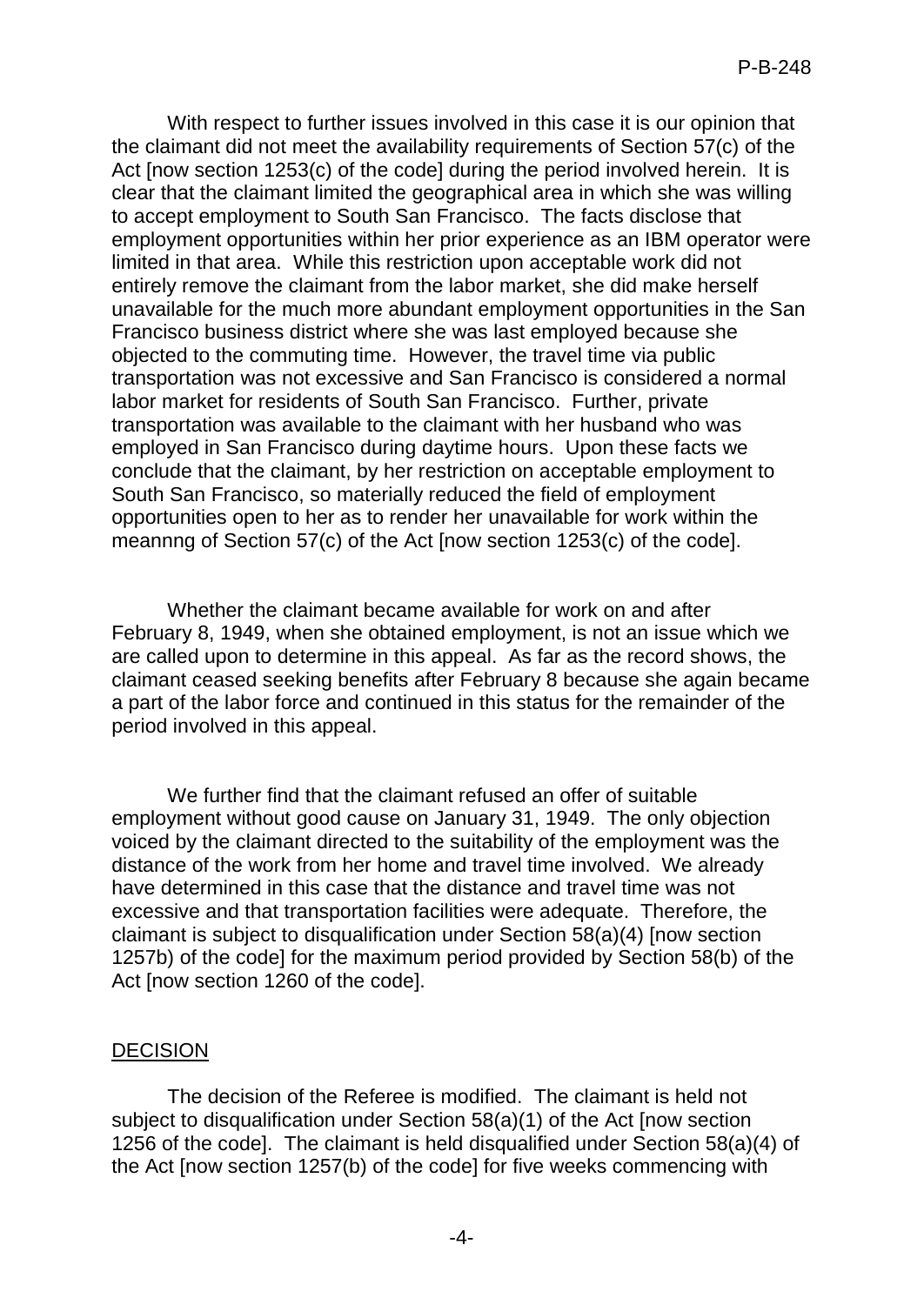the week in which January 31, 1949, occurred, in accordance with Section 58(b) of the Act [now section 1260 of the code]. The claimant is held unavailable for work and benefits are denied under Section 57(c) of the Act [now section 1253(c) of the code] commencing with the week in which January 13, 1949, occurred and thereafter until she meets the availability requirements of the Act.

Sacramento, California, July 14, 1949.

# CALIFORNIA UNEMPLOYMENT INSURANCE APPEALS BOARD

MICHAEL B. KUNZ, Chairman

GLENN V. WALLS

PETER E. MITCHELL

Pursuant to section 409 of the Unemployment Insurance Code, the above Benefit Decision No. 5429 is hereby designated as Precedent Decision No. P-B-248.

Sacramento, California, February 24, 1976.

# CALIFORNIA UNEMPLOYMENT INSURANCE APPEALS BOARD

DON BLEWETT, Chairperson

MARILYN H. GRACE

CARL A. BRITSCHGI

RICHARD H. MARRIOTT

DISSENTING - Written Opinion Attached

HARRY K. GRAFE